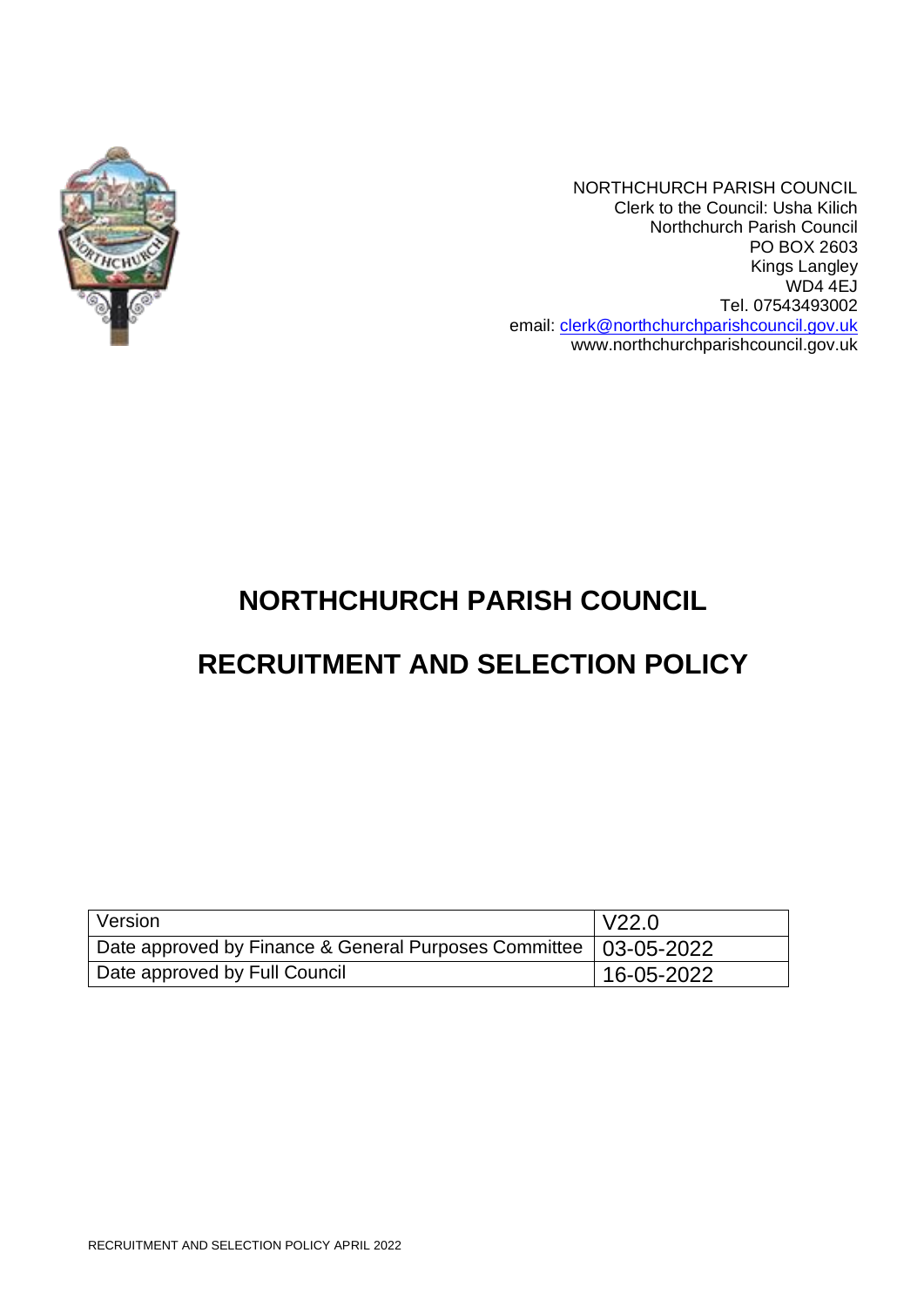# **RECRUITMENT AND SELECTION POLICY**

### **Statement /Aim**

This policy is to ensure the:

- the efficient and effective recruitment of staff
- legislation in regard to recruitment is adhered to
- applicants are treated fairly, consistently and courteously
- recruitment and selection decisions are based on merit alone
- appointment of suitably qualified and skilled employees

## **Equality**

Northchurch Parish Council will evaluate and review vacancy, and is committed to equality of opportunity and non-discrimination in its recruitment and employment practices and aims to ensure that employment and progression within its organisation are determined solely by application of objective criteria and personal merit.

We actively promote equality of opportunity for all with the right mix of talent, skills and potential and welcome applications from a wide range of candidates for interview based on their skills, qualifications and experience. No job applicant or employee will be treated less favourably than another.

If appropriate checks reveal that a person has a previous conviction, we will comply with the DBS Code of Practice, Vetting and Barring Scheme and Data Protection Act when receiving such information. We will consider all of the circumstances before making a recruitment decision including our duties under relevant legislation. (Criminal Justice and Court Services Act 2000 and the Rehabilitation of offenders Act 1974, The Education Act 2002, and the Race Relations Act 1976 (amended) Regulation 2003 and the Employment Equality Regulations 2003, and Age Discrimination Act 2006,)

## **Pre-Advertising**

**Job descriptions** – Before advertising a post, the current job description will be reviewed and amended as appropriate/necessary. If there is no job description one is drawn up.

**Employee specification** – This is included in job description and identifies qualifications, skills and attributes required within the post.

**Contracts** – Brief explanation of contracts offered within the setting for example full time, part time, job share, casual and fixed term

#### **Advertising**

In the interests of Equal Opportunities Northchurch Parish Council will ensure that all job vacancies are advertised in a variety of places for example local newspapers, HAPTC, NALC and SLCC publications, parish newsletters and parish notice boards and websites to attract applicants from all of the community.

The wording of the advert will communicate clearly the organisation's specific requirements and will not use discriminatory language, unnecessary jargon or superfluous details.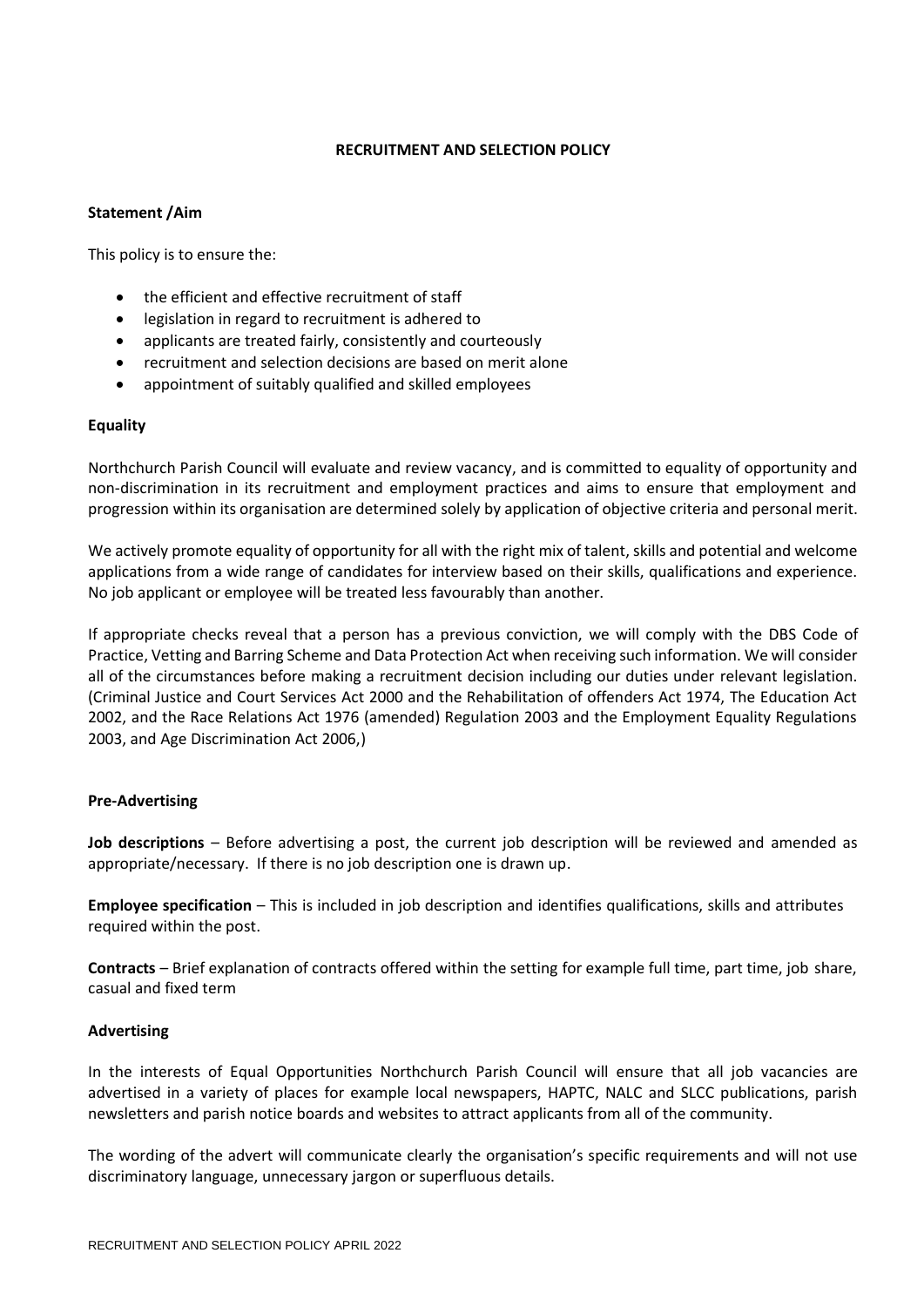# **Advertisement**

This will include the post title, reference number if appropriate, salary grade, key duties and functions of the post, main required skills and knowledge, experience and qualifications, permanent or temporary position, full or part time or job share, any core hours necessary for the role, closing date, interview date and how to apply quoting the contact point address, email address or telephone number. Advertising can be done externally or internally depending on the post being advertised.

# **Applications**

The timeline for sending out applications forms should be within 2 days of request whether is it by paper copy or on-line. A note should be made of whom requests have been sent to.

The information that will be sent out with the request will be the job description including the employee specification, a covering letter detailing the same details in the advertisement and the deadline for submitting applications. Late applications will only be considered in exceptional circumstances.

The application form will enquire if the applicant has been convicted of a criminal offence and if so to give details. Under the Rehabilitation of Offenders Act 1974 a conviction can become spent. If so, the applicant is not obliged to disclose it.

The application form will not ask for the applicant's age.

The applicant should also disclose if they are related to any Councillor or employee of Northchurch Parish Council.

## **Shortlisting**

The short listing and interview panel will be dependent upon the vacancy. In addition to the panel set up below any panel may decide to co-opt an additional member with specialist knowledge. The shortlist should be as short as is practically possible whilst giving a choice to the interviewing panel; as a guide four to six applicants should be sufficient.

## Clerk

The vacancy will be reported to the Parish Council. The panel will be agreed by the Parish Council and consist of the Chairman of the Council plus 2 other Councillors from Finance and General Purposes Committee.

At the shortlisting, the panel will establish the applicant's:

- full employment history
- medical suitability for the position

The shortlisting should be made against job description and employee specification, shortlisting criteria and notes to be taken from each application for example qualifications, relevant experience, and up to date training.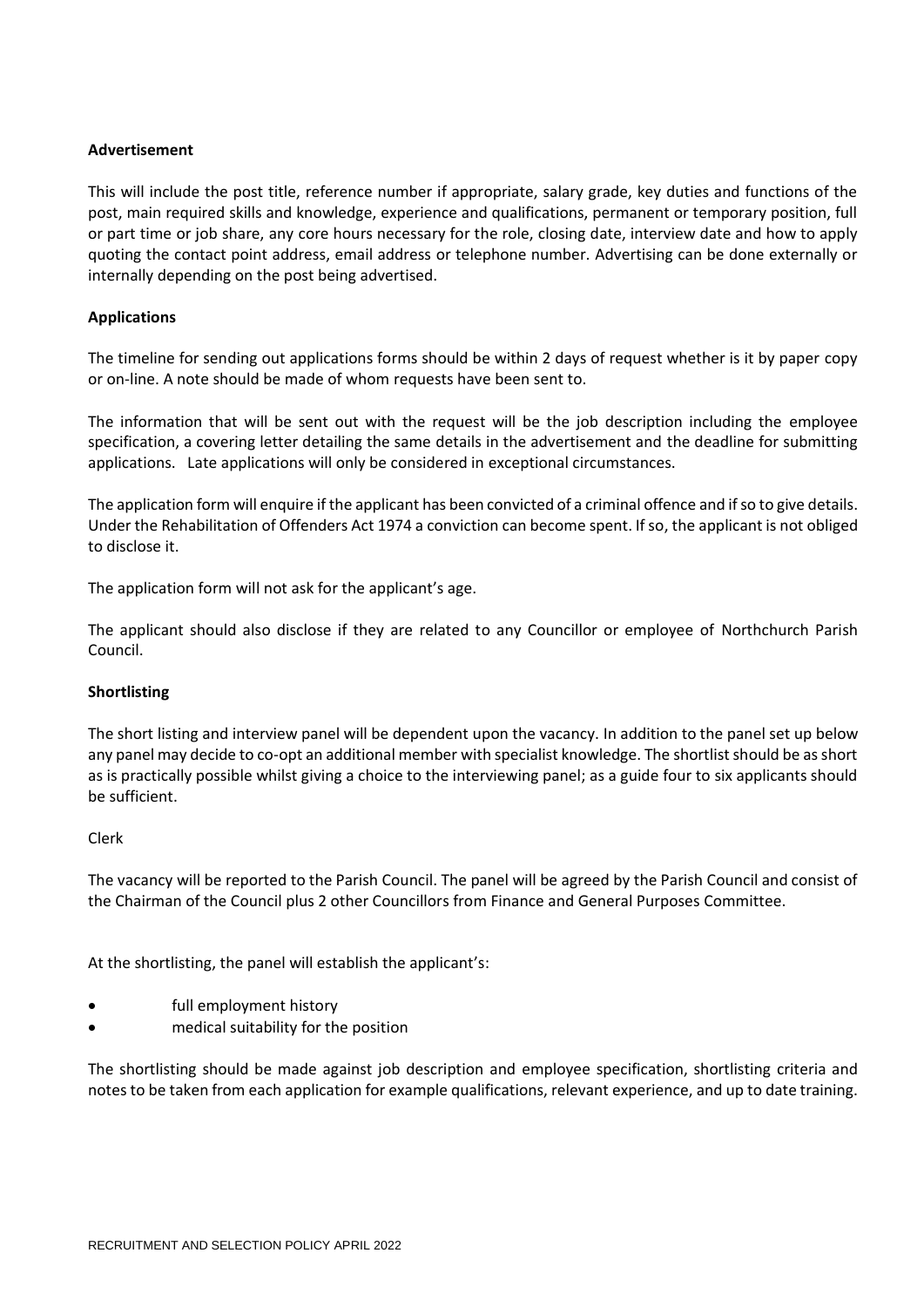### **Interviewing**

Northchurch Parish Council will invite the successful shortlisted candidates to attend for an interview*.* The invitation can be by letter, telephone or e-mail allowing a minimum of 10 days' notice and if a presentation is required for the post, the title of the presentation.

In the setting of the interview Northchurch Parish Council will also do all in its power to provide any special facilities at the interview requested by a candidate.

#### **Interview panel**

The interview panel will be the same as the shortlisting panel

### **Interview Procedure**

- The Chair of the interview panel will greet each candidate on entering the interview room, giving the names of the interviewers and explaining the process. Notes will be made to help the recruitment process.
- If a presentation is required to be made by the candidate and is time limited, a warning will be given to candidate that they have specific time remaining.
- The panel will take it in turns to ask questions already prepared by the interview panel. Questions will include asking candidates to give examples of past experience relating to the specific aspects of the iob on offer.
- The applicant's identity will be checked against appropriate documentation, for example Birth Certificate or Passport, ensuring that any photograph and passport are consistent with the appearance of the applicant and that the passport is still valid and using additional documentation if the applicant's name has changed such as marriage certificate, divorce details or deed poll documentation.
	- Candidates will be invited to ask questions.
	- At the end of the interview the panel will check that the candidate is still a firm applicant for the post and willing to accept the post if offered.
	- The candidate will be thanked for attending and advised of how the decision will be conveyed. The details should be checked with the contact details of the candidate.
	- The interview panel will make an appointment in all cases
	- The successful candidate will be notified that the offer of the post would be subject to satisfactory references and a medical declaration.
	- Candidates who are unsuccessful at interview stage will be informed at the earliest opportunity and offered feedback. If unsuccessful candidates wish to know why they were rejected, the reason for this should be given.

All unsuccessful application forms, interview questions and other documentation forming part of the selection process will be retained for six months after which they will be destroyed.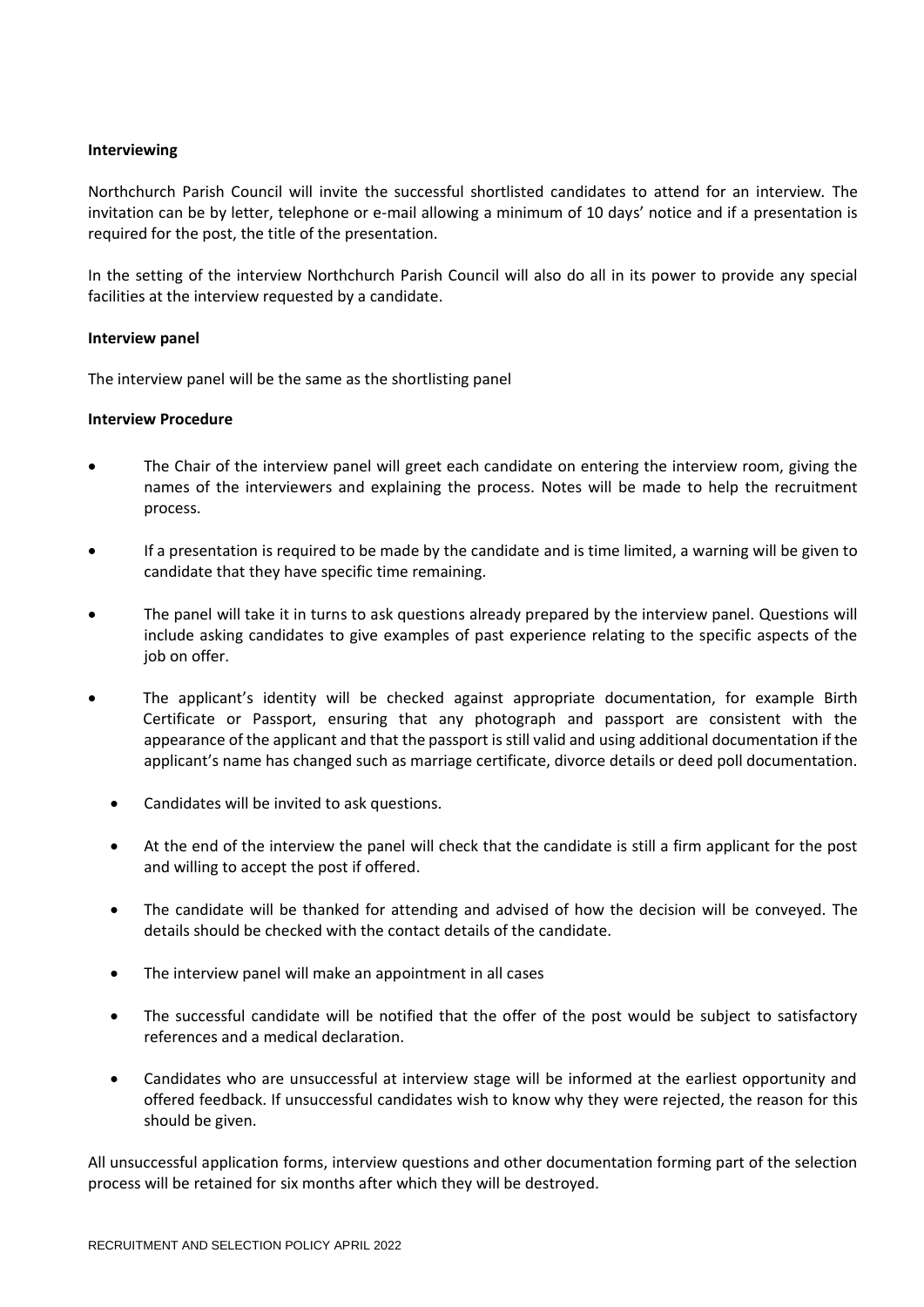### **References**

Request for references will be made before the interview if the candidates are happy for this to happen or will be made afterwards as the offer of a post will always be subject to satisfactory references.

If verbal or telephone references are obtained prior to confirmation in writing, a written note should be made of them and their source.

### **Pre-Employment Checks**

Pre-Employment checks will be made on all successful candidates:

- References how and when they will be obtained (2 references required, one by current employer. If candidate brings to interview a copy will be made, and if successful the referee will be contacted by phone to confirm the reference. After written reference received a telephone call will be made to referee thanking and confirming the reference)
- Self-medical declaration for all staff.
- Qualifications applicants will be required to produce the original certificate in order that a copy is made, which should be retained on the individual's personal file or staff file.
- The Asylum and Immigration Act 1996 **-** Successful applicants will be required to produce a National Insurance number from a P45 or other relevant documentation. (Section 8 of the Asylum and Immigration Act 1996 makes it a criminal offence to employ a person aged 16 or over without the authorisation of the immigration authorities).
- Work Permit any person who is subject to immigration control and comes with the intention of working in the UK must ultimately have a work permit. (People admitted other than as permit holders have no claim to stay in the UK).

#### **Induction**

- Information about terms and conditions of employment and salary payment (probationary period length, supervision dates, information on salary, contract within 8 weeks of appointment, appraisals and training available).
- Tour of premises (staff rooms, where to store personal belongings, kitchen, toilets, location of first aid box etc)
- Routines of the work place, hours of work and timetable for the day
- Punctuality, level of performance and dress code of staff
- Areas of development and training needed
- Management structure (*support structure for staff*).